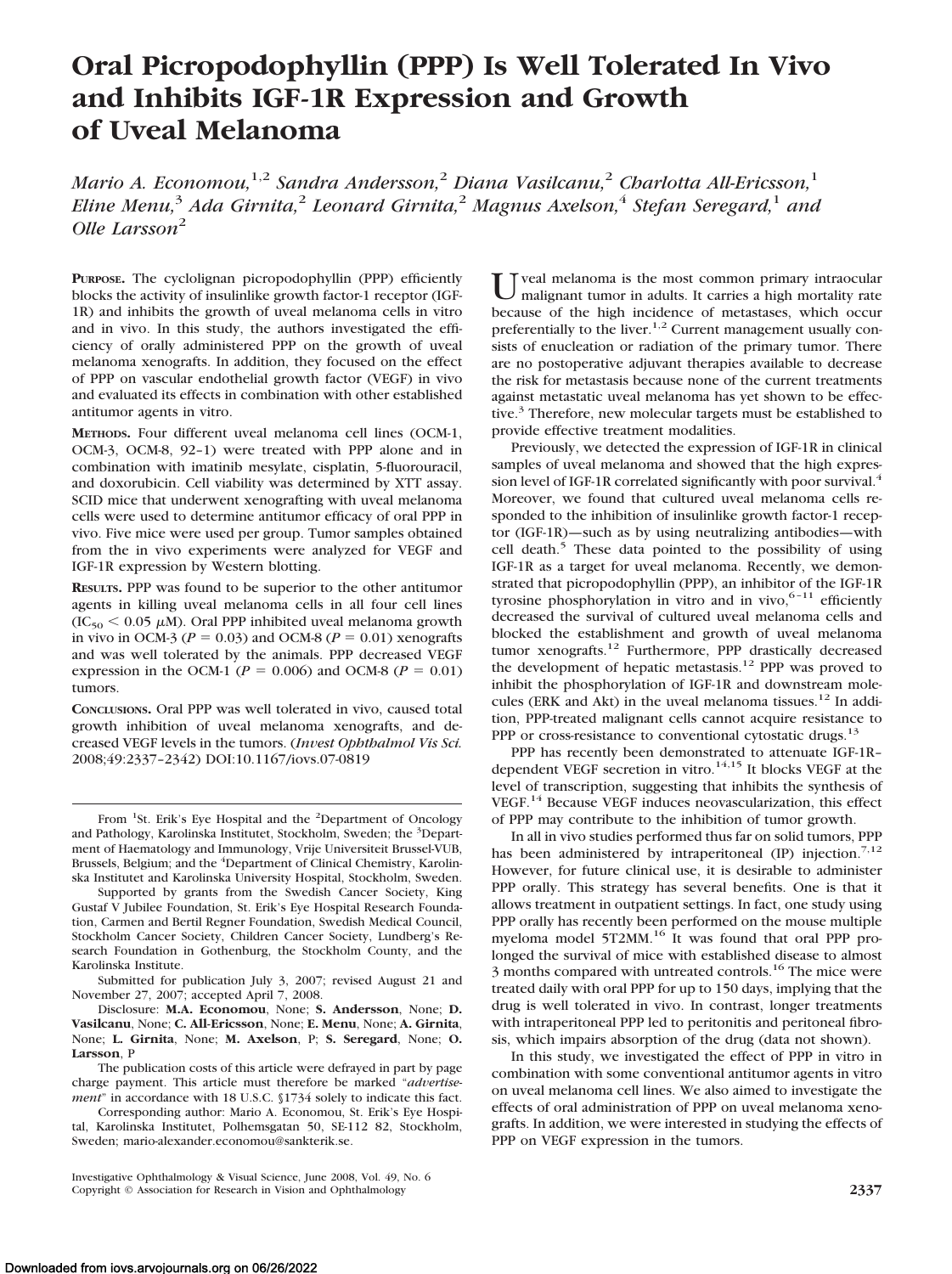# **MATERIALS AND METHODS**

#### **Reagents**

PPP was synthesized as described<sup>7</sup> and was dissolved in dimethyl sulfoxide (0.5 mM) before it was added to cell cultures. The phosphotyrosine (PY99) and polyclonal antibodies to the  $\beta$ -subunit of IGF-1R (H-60) were from Santa Cruz Biotechnology Inc. (Santa Cruz, CA). Imatinib mesylate (Gleevec) was a gift from Novartis Pharmaceuticals (Basel, Switzerland).

# **Cell Cultures**

Four cell lines obtained from human primary uveal melanomas (OCM-1, OCM-3, OCM-8, 92-1) were previously described.<sup>5</sup> R-vsrc were a gift from Renato Baserga (Thomas Jefferson University, Philadelphia, PA). The R-vsrc fibroblasts are R cells transfected with the v-src and have insulin receptor (IR) substrate-1 and Shc constitutively tyrosine phosphorylated.<sup>17</sup>

#### **Cell Survival Assay**

Cell viability determinations were performed using a cell proliferation kit (Cell Proliferation Kit II; Roche Inc., Indianapolis, IN), which is based on colorimetric change of the yellow tetrazolium salt XTT in orange formazan dye by the respiratory chain of viable cells.<sup>18</sup>

# **Immunoprecipitation and Western Blotting**

Tumor samples obtained from the in vivo experiments with OCM-1 and OCM-8 cells were analyzed. Samples from fresh-frozen tumors from drug- and solvent-treated mice were cut in pieces and suspended in freshly prepared homogenization buffer, as described.<sup>7</sup> After centrifugation at 14,000*g* for 10 minutes at 4°C, the supernatants were immunoprecipitated for IGF-1R and IR, and determination of IGF-1R and IR phosphorylation, after indicated treatments, was completed. Fifteen microliters of protein G plus-A/G agarose and 1  $\mu$ g antibody were added to 1 mg protein material. After overnight incubation at 4°C on a rocker platform, the immunoprecipitates were collected by centrifugation in a microcentrifuge at 2500 rpm for 2 minutes, as described.<sup>19</sup> The supernatant was discarded, whereupon the pellet was washed and then dissolved in a sample buffer for SDS-PAGE.

Twenty micrograms of protein per sample were electrophoresed in a 10% Tris– glycine gel (Novex; Invitrogen, Carlsbad, CA). After electrophoresis, the proteins were transferred overnight to nitrocellulose membranes (Amersham, Uppsala, Sweden) and then were blocked for 1 hour at room temperature in a solution of 5% (wt/vol) skimmed milk powder and 0.02% (wt/vol) Tween 20 in PBS, pH 7.5. Incubation with appropriate primary antibodies for IGF-1R, IR, and VEGF was performed for 1 hour at room temperature or overnight at 4°C. This was followed by washes with PBS and incubation with either an HRPlabeled or a biotinylated secondary antibody (Amersham, Amersham, UK) for 1 hour. After the biotinylated secondary antibody, incubation with streptavidin-labeled horse peroxidase was performed. Detection was made with either enhanced chemiluminescence, Amersham, or Pierce (SuperSignal West Pico; Pierce, Rockford, IL) reagents. The films were scanned (Fluor-S; Bio-Rad, Hercules, CA).

#### **In Vivo Experiments**

Ten-week-old pathogen-free SCID mice were used and housed within plastic isolators in a sterile facility. R-vsrc, OCM-3, and OCM-8 cells were injected subcutaneously at  $10<sup>7</sup>$  cells/mice in a 0.2-mL volume of sterile saline solution. At indicated time points the mice were given PPP, which was mixed in food powder (3.2 mg PPP/5 g food/mouse), whereas the control mice received control vehicle mixed in the food. The animals ate 5 g food per PPP mixture or 5g food per day. The concentration of the administered PPP was monitored in the serum up to 8 hours after the food was given, and serum concentrations stayed above 10  $\mu$ M (data not shown). Experimental treatments with PPP were performed, as previously described.<sup>7</sup> All animal experiments **TABLE 1.** Effect of PPP and Other Agents on Cell Survival

| <b>Cell Line</b>            | $\text{IC}_{50}$ |         |        |          |
|-----------------------------|------------------|---------|--------|----------|
|                             | $OCM-1$          | $OCM-3$ | OC8    | $92 - 1$ |
| PPP $(\mu M)$               | < 0.05           | < 0.05  | < 0.05 | < 0.05   |
| Imatinib mesylate $(\mu M)$ | 0.2              | 0.2     | 0.3    | 0.2      |
| Cisplatin $(\mu M)$         | 5.5              | 6.2     | 1.8    | 2.2      |
| $5$ -FU $(mM)$              | >5               | 5       | >5     | >5       |
| Doxorubicin $(\mu M)$       | >10              | >10     | >10    | >10      |

The four uveal melanoma cell lines OCM-1, OCM-3, OCM-8, and 92-1 in triplicate were treated with different concentrations of PPP, imatinib mesylate, cisplatin, 5-FU, or doxorubicin for 48 hours and analyzed for cell survival with XTT assay. Based on the received dose-response results, the  $IC_{50}$  values for each cell line/drug were determined. The experiments were repeated several times with similar results.

followed the guidelines of the ARVO Statement for the Use of Animals in Ophthalmic and Vision Research and were approved by the Animal Care Committee of Karolinska Institute.

#### **Statistical Analysis**

All results are expressed as mean  $\pm$  SD. Results were compared using analysis of variance (ANOVA) and Student's *t*-test. A confidence level of  $P \leq 0.05$  was considered statistically significant.

#### **RESULTS**

# **Effects of PPP on Cell Survival Compared with Other Antitumor Agents**

The four uveal melanoma cell lines OCM-1, OCM-3, OCM-8, and 92–1 were analyzed for cell survival after treatment with PPP, in comparison with imatinib mesylate (a Kit kinase inhibitor) and the three cytostatic agents cisplatin, 5-fluorouracil (5-FU), and doxorubicin. Results are presented in Table 1. As shown, all four cell lines responded strongly to PPP, and in all experiments (total, 12), the  $IC_{50}$  values were lower than 0.05  $\mu$ M. The cell lines also responded to imatinib mesylate, as previously reported,<sup>20</sup> with IC<sub>50</sub> values of 0.2 to 0.3  $\mu$ M. Cisplatin decreased cell survival most efficiently in OCM-8 and 92–1 cells (IC<sub>50</sub>, 1.3 and 2.2  $\mu$ M, respectively). All cell lines incubated with 5-FU, with the exception of OCM-3, exhibited IC<sub>50</sub> exceeding 5 mM. Doxorubicin was least efficient, and doses of 10  $\mu$ M were not sufficient to kill 50% of the cells in any cell line (Table 1). We could not find any general additive or synergistic effects when combining PPP with any of the other drugs. However, there were some exceptions. A concentration of PPP causing less than 25% cell death lowered the  $IC_{50}$ of doxorubicin to 2  $\mu$ M in OCM-3 cells, and it increased the sensitivity to cisplatin and 5-FU in OCM-8 (from 1.8 to 0.3  $\mu$ M and from  $>5$  to 0.4 mM, respectively).

# **Effect of Oral PPP on Xenografts**

PPP was mixed in food at a concentration of 32 mg/50 g food. A SCID mouse was estimated to consume approximately 5 g food/day. SCID mice were inoculated with uveal melanoma cells subcutaneously. The tumors was established when they reached sizes of 100 to 200 mm<sup>3</sup> and grew steadily. One group of mice received control food, and the other group received food with PPP. In the first experiment mice, with established OCM-3 xenografts were treated with PPP for 16 days. As shown in Figure 1, the tumors responded to PPP with drastic growth inhibition. At the end of the experiment, the tumors remained at the same sizes as at the beginning of the experiment ( $P =$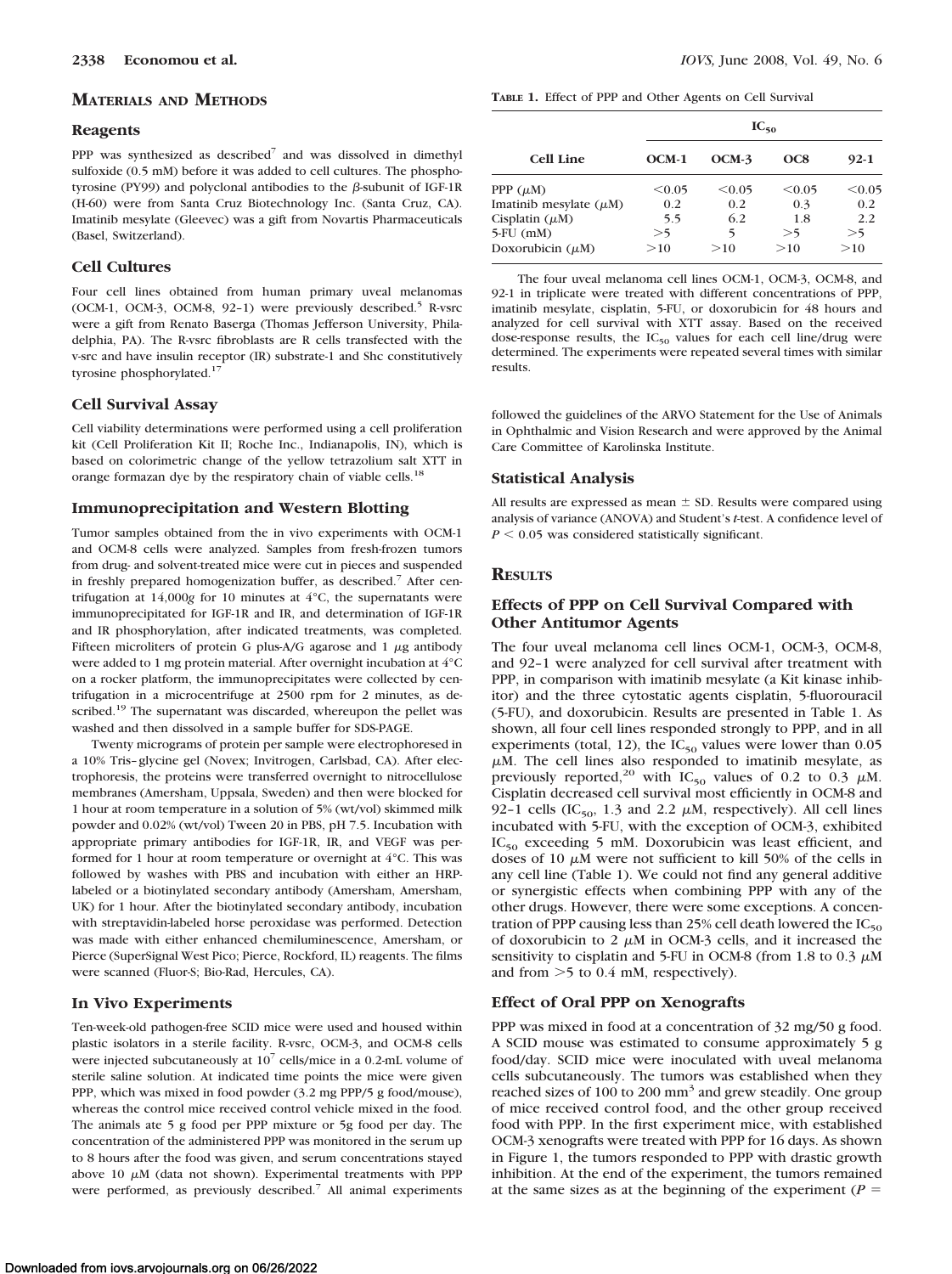



Time after treatment (days)

**FIGURE 1.** Effects of oral PPP on uveal melanoma xenografts in mice. SCID mice were subcutaneously inoculated with OCM-3 (**A**) and OCM-8 (**B**) cells. Each group in both experiments was composed of five mice. When the tumors had become established, the mice were fed daily with control food or food containing PPP for 17 days (OCM-3) or up to 12 days (OCM-8).

0.03). Similar results were obtained in an experiment on mice with established OCM-8 tumors ( $P = 0.01$ ; Fig. 1B). Experiments were also performed on mice with xenografts established from OCM-1 cells. The results were similar to those of OCM-3 and OCM-8 tumors (data not shown).

Previously, we demonstrated that PPP did not affect the tumor growth of established xenografts composed of IGF-1R– negative compared with rc-transformed murine fibroblast (Rvsrc), whereas IGF-1R–positive xenografts were fully responsive.<sup>7</sup> These results suggested that PPP is selective for IGF-1R regarding tumor growth in vivo. Here we also investigated the effect of PPP on SC R-vsrc xenografts, with the difference that the mice were exposed daily to food containing PPP. The first experiment was made on established tumors (size range, 100 – 250 mm3 ). One group of mice received control food and the other received food containing PPP. The end point of this study was set to the time when the first group exhibited a tumor size of 1000 mm<sup>3</sup>. Consistent with our previous study,<sup>7</sup> tumors in both groups reached this size simultaneously (Fig. 2). Thus, established IGF-1R–negative tumors were not affected by PPP. We also conducted an experiment on early nonestablished R-vsrc tumors to investigate whether PPP may affect the establishment of tumor. R-vsrc cells were inoculated, and, as



Treatment time (days)

**FIGURE 2.** Effect of PPP on IGF-1R–negative cells. (**A**) SCID mice were inoculated subcutaneously with R-vsrc cells. Five mice were included in each group. When the tumors had become established, the mice were fed daily with either control food or food containing PPP. The experiment was stopped simultaneously for both groups when the first group reached an average size of  $1000 \text{ mm}^3$ , and the tumor sizes were compared. (**B**) SCID mice were inoculated with R-vsrc cells subcutaneously Five mice were included in each group. Immediately after the tumors became palpable  $(1-2 \text{ mm}^3)$ , the mice were fed for 10 days with control food or food containing PPP.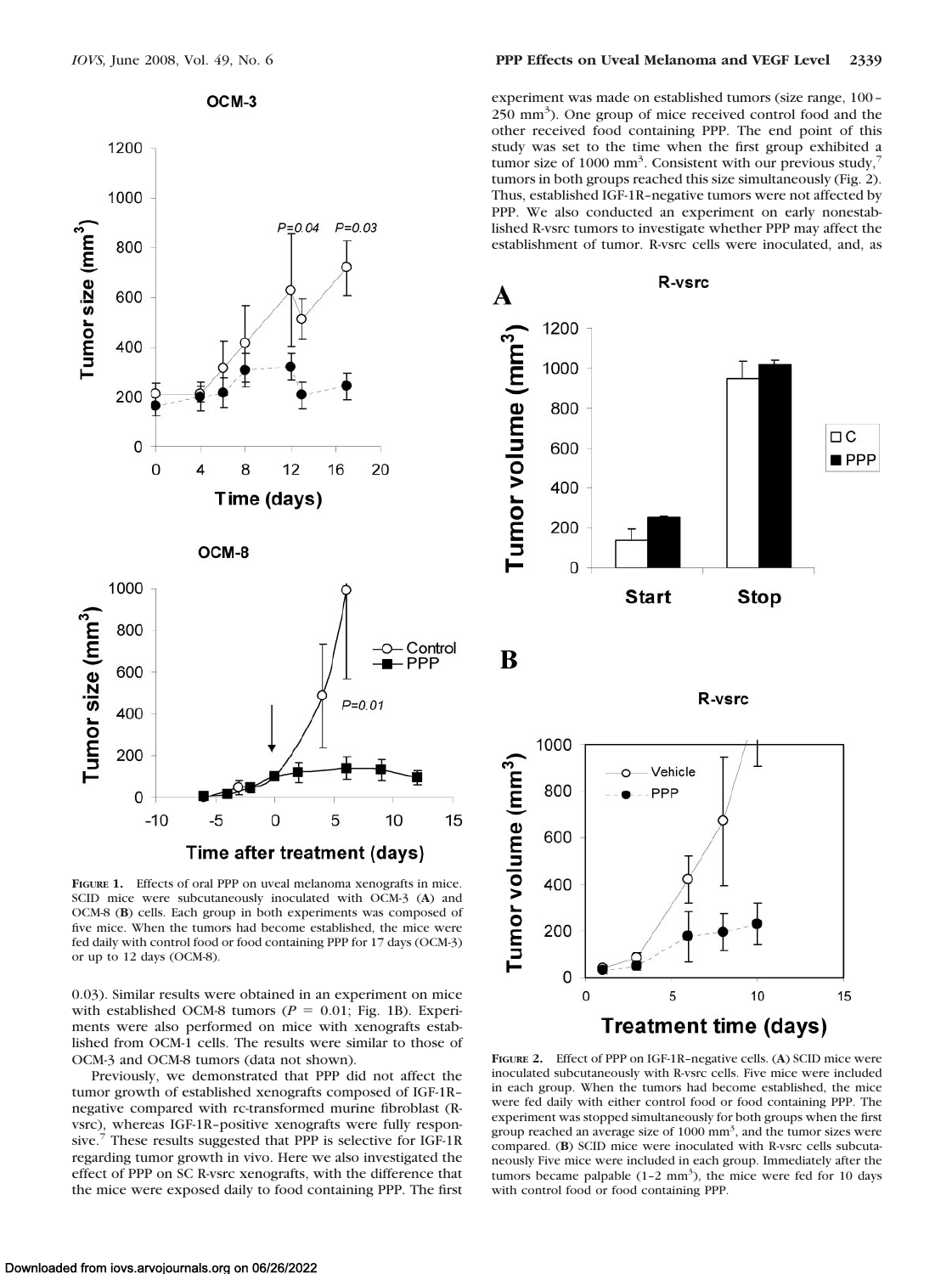

**FIGURE 3.** Effect of PPP on VEGF and IGF-1R expression. (**A**) SCID mice were inoculated subcutaneously with R-vsrc, OCM-3, and OCM-1 cells. Five mice were included in each group. When the tumors had become established, the mice were fed daily with either control food or food containing PPP for 14 days (R-vsrc and OCM-3) and 21 days (OCM-1). Mice were killed and tumors snap frozen were later analyzed for the expression of IGF-1R and VEGF. Actin was used as a loading control. (**B**) Quantification of IGF-1R and VEGF expression, normalized to the  $\beta$ -actin expression, of the experiments shown in (**A**). Mean  $\pm$  SD and results of statistical analysis are shown.

soon as small tumors could be palpated  $(1-2 \text{ mm}^3 \text{ in size})$ , the mice were treated as described. The experiment stopped when tumors of any group had reached a size of 1000 mm<sup>3</sup>. At that time, all mice were killed. Figure 2B shows that tumors of both groups of mice established properly and increased in size until the end of the experiment. However, the tumors of the control group grew much faster. At day 10, the control tumors had reached a mean size of 1000 mm<sup>3</sup>, whereas the size of the PPP group was 200 mm<sup>3</sup>. This difference might be explained by the fact that PPP has different effects apart from inhibiting IGF-1R, and these effects emerge clearly in this experimental model (tumor establishment).

#### **Effect on VEGF Expression In Vivo**

The effects of PPP on the expression of VEGF and IGF-1R in tumor samples were analyzed and compared with the expression of  $\beta$ -actin. Tumor tissues (R-vsrc, OCM-8, and OCM-1) from mice exposed to control food and PPP-containing food were snap frozen. Protein lysates were prepared and analyzed for expression of VEGF and IGF-1R (not for R-vsrc tumors). VEGF expression, normalized to the  $\beta$ -actin expression, in the PPP groups for both OCM-1 and OCM-8 xenografts was strongly and moderately, respectively, decreased compared with the controls (Fig. 3). On the other hand, PPP did not affect VEGF expression in R-vsrc tumors, supporting specificity for the IGF-1R in this context (Fig. 3). There was also a decreased expression of IGF-1R, especially in the OCM-1 tumors, whereas in the case of OCM-8 tumors, the IGF-1R was not significantly decreased (Fig. 3). This result is consistent with a recent study showing that PPP not only inhibits the activity of IGF-1R, it also causes the downregulation of the receptor.<sup>2</sup>

#### **DISCUSSION**

Uveal melanoma cells seem to be more sensitive to PPP than many other tumor cells. The  $IC_{50}$  values in all four cell lines studied were lower than 0.05  $\mu$ M. By combining PPP with imatinib mesylate or a cytostatic agent such as cisplatin, 5-FU, or doxorubicin, we could only detect a weak synergistic effect with cisplatin and 5-FU in OCM-8 cells and with doxorubicin in OCM-3. These data are consistent with other observations that the inhibition of IGF-1R may sensitize malignant tumors to cytostatic agents.<sup>22</sup> However, it is obvious that PPP by itself is superior to the other agents in uveal melanoma cells. For that reason, we only focused on PPP as a monotherapeutic strategy in the following in vivo experiments. Actually, we also tested imatinib mesylate on uveal melanoma xenografts because it showed good effects in vitro but it did not cause any significant antitumor effects (data not shown).

PPP has proven to drastically reduce solid tumor size in vivo when administered intraperitoneally.<sup>7,12</sup> A recent study showed that oral PPP prolongs survival considerably in a model<br>of multiple myeloma.<sup>16</sup> In the present study, we evaluated the effect of orally administrated PPP on uveal melanoma xeno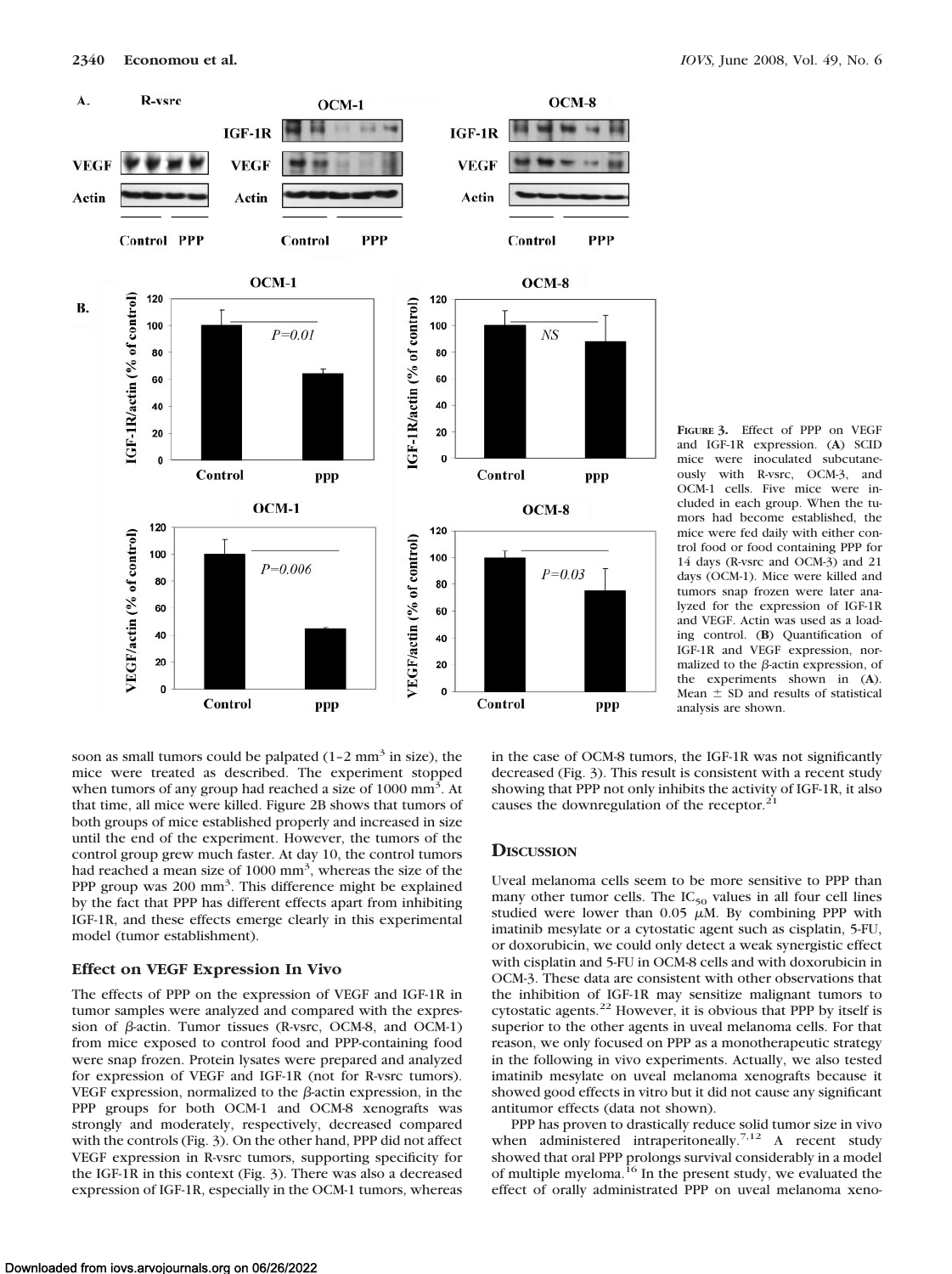grafts. PPP efficiently blocked the growth of melanoma tumors. None of the PPP-treated mice exhibited any signs of toxicity or weight loss, and they maintained good appetites throughout the experiments. From a clinical perspective, switching from systemic to oral administration has several advantages. Because PPP has a short half-life (2– 4 hours) in vivo (data not shown), it is probable that the treatment of humans would require permanent infusion during the entire treatment period. Such procedures can only be performed on supervised inpatients. In addition, daily intravenous injections will require professional (qualified) supervision. Thus, oral administration will lower the costs for public health care by reducing the required days of hospitalization. In addition, such administration is beneficial for the quality of life of the cancer patients.

For anticancer treatment, it is vital that an IGF-1R inhibitor not cross-react with the IR. Coinhibition of the IR would eventually lead to diabetogenic responses in vivo, a very serious side effect that obviously cannot be overcome by insulin treatment. Previous results have clearly shown that PPP does not inhibit the IR in vitro or in vivo and that it does not increase the levels of serum glucose under conditions in which the drug causes antitumor effects.<sup>7,15</sup>

Compared with our previous study showing that PPP causes full tumor regression of uveal melanoma xenografts, $12$  the oral administration strategy resulted only in the inhibition of complete tumor growth, though there was a trend for some regression of the OCM-8 tumors (Fig. 2B). This difference is probably attributed to the fact that the current technique to mix PPP into the food is not the most optimal one, even if it works excellently in the multiple myeloma mouse 5T2MM model.<sup>16</sup> Actually, PPP prolonged the survival of the mice with myeloma to 3 months.<sup>16</sup> However, the myeloma study was performed on immunocompetent mice, whereas the present study was conducted on immunodeficient SCID mice.

One aspect that could contribute to a higher tumor sensitivity in the immunocompetent animals is that the host's immune response appears to be involved in the antitumor effect caused by IGF-1R inhibition.<sup>23–25</sup> Another explanation is that SCID mice may experience lower intestinal absorption of the drug, or it may be simply that the eating habits of the mouse types differ. The present results are favorable and give support for the oral use of PPP in the treatment of cancer. An optimal oral formulation (e.g., capsules) for clinical use remains to be developed.

We also studied the specificity for PPP regarding tumor growth. We found that, in line with previous results, $7$  PPP did not affect the growth of established R-vsrc tumors in mice. Given that R-vsrc is IGF-1R deficient, this supports the idea that PPP blocks tumor growth mainly by inhibiting the IGF-1R. Permanent treatment with PPP also allowed the development of tumors (tumorigenesis). This result should be compared with our recent finding that only 3-day treatment drastically delayed (9 days) tumorigenesis of inoculated uveal melanoma cells.12 In contrast, tumorigenesis in the PPP-treated mice started at the same time as in the controls (Fig. 3B). However, the rate of tumor growth differed in the sense that the xenografts of treated mice grew significantly more slowly. These results could have several explanations. PPP could have other effects than inhibiting the IGF-1R, and such unspecific effects could have emerged clearly in this experimental model (tumor development). However, it should be remembered that tumorigenesis is dependent on favorable host-tumor cell interactions.26 Because the host (mouse) is not IGF-1R deficient, PPP could impair such functions that are important for optimal host-tumor cell interactions through its inhibitory effect on the IGF-1R. Previously, we found that PPP impairs cell adhesion and decreases the expression of several integrin molecules.<sup>12</sup> These results are inconsistent with those reported by others using other strategies to inhibit the IGF-1R. $^{27}$  PPP could also inhibit IGF-1R– dependent expression of VEGF in the mice and in this way impair tumorigenesis.

IGF-1R– dependent expression of VEGF has previously been demonstrated to be blocked by  $PPP^{14-16}$  and other IGF-1R inhibitors.<sup>28</sup> In this study, we also showed that PPP significantly inhibited VEGF expression in uveal melanoma xenografts, especially the OCM-1 xenografts, whereas the decrease in VEGF expression in OCM-8 xenografts was not as strong but was still significant. Actually, this is the first paper showing this response in solid tumors in vivo. In addition, PPP decreased the expression of IGF-1R in OCM-1 and OCM-8 xenografts, though this reduction was statistically significant only in the case of the OCM-1 xenografts. This could be caused by OCM-8 expressing less IGF-1R than OCM-1. In any case, the effect of PPP on tumor growth is not achieved only through direct IGF-1R inhibition but also through other mechanisms such as VEGF inhibition, as we show here, and MMP-2 inhibition.<sup>12</sup> The antiangiogenic effect mediated by the lowered VEGF levels could be an important component for the antitumor effect of PPP. In established R-vsrc, on the contrary, VEGF levels were not affected by PPP, supporting the notion that this response is IGF-1R specific.

In conclusion we showed that orally administrated PPP is capable of blocking tumor growth in uveal melanoma xenografts. An important component for antitumor efficacy could be due to the inhibition of IGF-1R– dependent expression of VEGF. Because uveal melanoma seems to be especially sensitive to IGF-1R inhibition, our study points to the use of PPP in a monotherapeutic regimen in the treatment of this disease. However, clinical trials are required to confirm our hypothesis and results.

#### *References*

- 1. Rajpal S, Moore R, Karakousis CP. Survival in metastatic ocular melanoma. *Cancer*. 1983;52:334 –336.
- 2. Diener-West M, Hawkins BS, Markowitz JA, Schachat AP. A review of mortality from choroidal melanoma, II: a meta-analysis of 5-year mortality rates following enucleation, 1966 through 1988. *Arch Ophthalmol*. 1992;110:245–250.
- 3. Damato B. Treatment of primary intraocular melanoma. *Expert Rev Anticancer Ther*. 2006;6:493–506.
- 4. Economou MA, All-Ericsson C, Bykov V, et al. Receptors for the liver synthesized growth factors IGF-1 and HGF/SF in uveal melanoma: intercorrelation and prognostic implications. *Invest Ophthalmol Vis Sci*. 2005;46:4372– 4375.
- 5. All-Ericsson C, Girnita L, Seregard S, Bartolazzi A, Jager MJ, Larsson O. Insulin-like growth factor-1 receptor in uveal melanoma: a predictor for metastatic disease and a potential therapeutic target. *Invest Ophthalmol Vis Sci*. 2002;43:1– 8.
- 6. Ulfarsson E, Karstrom A, Yin S, et al. Expression and growth dependency of the insulin-like growth factor I receptor in craniopharyngioma cells: a novel therapeutic approach. *Clin Cancer Res*. 2005;11:4674 – 4680.
- 7. Girnita A, Girnita L, del Prete F, Bartolazzi A, Larsson O, Axelson M. Cyclolignans as inhibitors of the insulin-like growth factor-1 receptor and malignant cell growth. *Cancer Res*. 2004;64:236 – 242.
- 8. Vasilcanu D, Girnita A, Girnita L, Vasilcanu R, Axelson M, Larsson O. The cyclolignan PPP induces activation loop-specific inhibition of tyrosine phosphorylation of the insulin-like growth factor-1 receptor: link to the phosphatidyl inositol-3 kinase/Akt apoptotic pathway. *Oncogene*. 2004;23:7854 –7862.
- 9. Stromberg T, Ekman S, Girnita L, et al. IGF-1 receptor tyrosine kinase inhibition by the cyclolignan PPP induces G2/M-phase accumulation and apoptosis in multiple myeloma cells. *Blood*. 2006; 107:669 – 678.